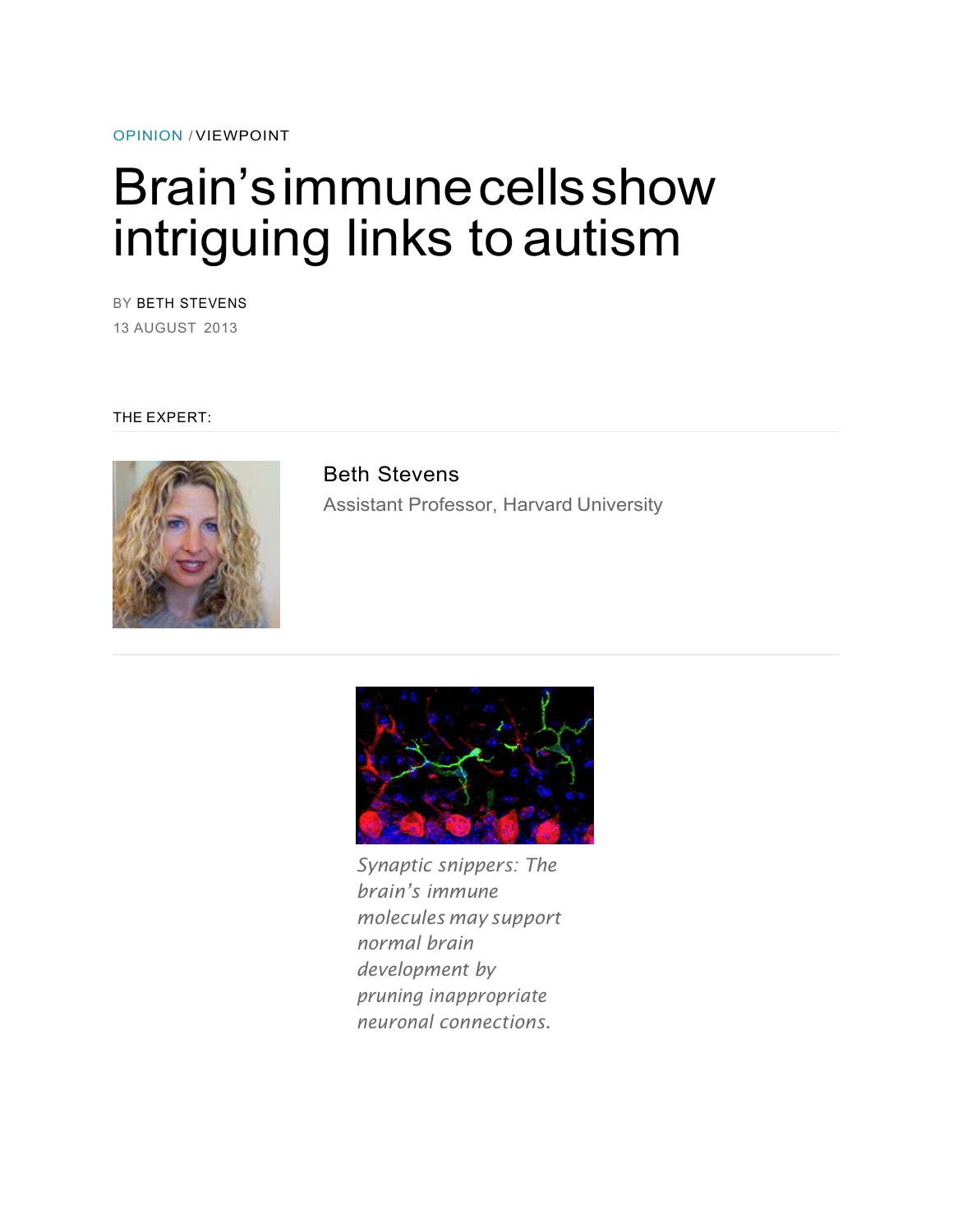Immune cells that reside in the brain, called microglia, defend the brain against biological threats and injury. Emerging evidence indicates that microglia are altered in some individuals with autism, raising questions about their potential role in brain development. 

When challenged, these chameleon-like cells transform from a resting to an activated, or macrophage-like, state and are rapidly recruited to sites of damage. There, they engulf debris as well as unwanted and dying cells. At the same time, they contribute to brain inflammation by releasing immune proteins called cytokines and other proteins that may be toxic to the brain  $1, 2$ .

Microglia activation is a hallmark of Alzheimer's disease and other adult-onset neurodegenerative diseases. However, several postmortem studies have revealed that activated microglia are also elevated in the brains of young individuals with autism, despite the absence of neurodegeneration or other obvious harm to the brain<sup>3</sup>.

Intriguingly, a positron emission tomography imaging study published in January using a radioactive tracer that binds to activated microglia  $-$  revealed an elevated number of activated microglia in autism-linked brain regions (including the cerebellum) in people with the disorder. Microglia may thus function as a potential biomarker for at-risk brain regions in autism.

Although the potential link between microglia and autism is intriguing, it is not yet clear what changes in microglia activation tell us about autism. Are microglia simply responding to changes in the brain environment? Or could they play an active or even causal role in autism?

These key questions have been challenging to parse, in part because we know surprisingly little about the normal function of microglia in the brain. How can we understand whether or how microglia contribute to autism if we do not yet understand their normal biology?

## Model lessons:

A flurry of studies in the healthy mouse brain have revealed novel and unexpected roles for microglia in brain development and the connectivity between neurons<sup>4</sup>. This new information may provide important insight into the mysterious link between microglia, the immune system and autism.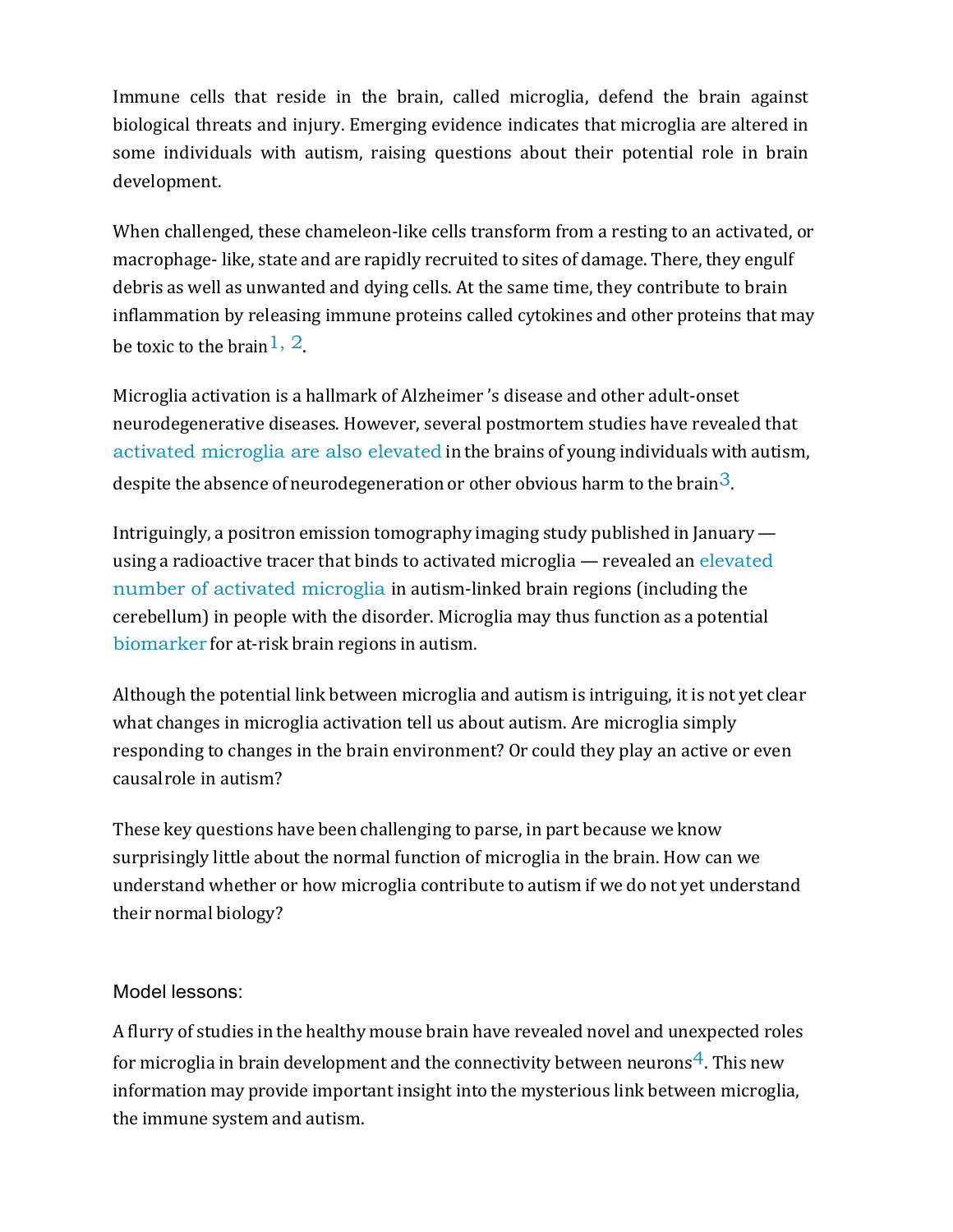It was long thought that brain microglia differentiate from peripheral macrophages, immune cells that engulf invaders, that enter the brain after birth. This dogma was recently challenged when a landmark mouse study found that the majority of 'resident' microglial cells derive from myeloid-lineage precursorcells in the yolk sac and migrate into the brain very early in embryonic development<sup>5</sup>.

Microglia are therefore in the right place at the right time to influence a wide range of developmental processes that, if performed incorrectly, could contribute to autism. Indeed, studies published in the past few years implicate microglia in the generation of new neurons<sup>6</sup>, programmed cell death<sup>7, 8</sup> and the development of neuronal junctions, orsynapses9.

In fact, microglia mediate synaptic pruning, a developmental process necessary for formation of precise synaptic circuits, in which inappropriate synaptic connections are eliminated<sup>9, 10</sup>. In several regions of the postnatal brain, microglia help sculpt developing synaptic circuits by engulfing, or phagocytosing, small bits of axons (the long bodies of neurons) and dendrites (their signal-receiving branches).

Mutations that disrupt microglial phagocytosis during development have a long-term impact on brain connectivity. This suggests that activated phagocytic microglia are necessary for proper synapse development.

Synaptic pruning is likely to be only the tip of the iceberg. Microglia also release an array of growth factors and neuromodulators that may influence brain development. Microglia dysfunction during brain development could, directly or indirectly, contribute to synaptic connectivity defects and the underlying biology of autism.

What is the basis of microglia dysfunction in autism? One possibility is that genetic mutations directly affect microglia development or function. Researchers have studied this in Rett syndrome, a disorder with many features of autism. Rett syndrome is caused by a mutation in  $\text{MeCP2}$ , and microglia lacking MeCP2 release abnormal levels of neurotransmitters and inhibit the development of neurons  $11$ .

MeCP2-deficient microglia also have impaired phagocytosis, which may prevent the clearing away of dying cells and debris in the Rett brain  $12$ . Strikingly, many of the classic symptoms of the disorder were arrested in a mouse model of Rett syndrome after a bone marrow transplant that allowed for the infiltration of healthy, normal microglia into the brain.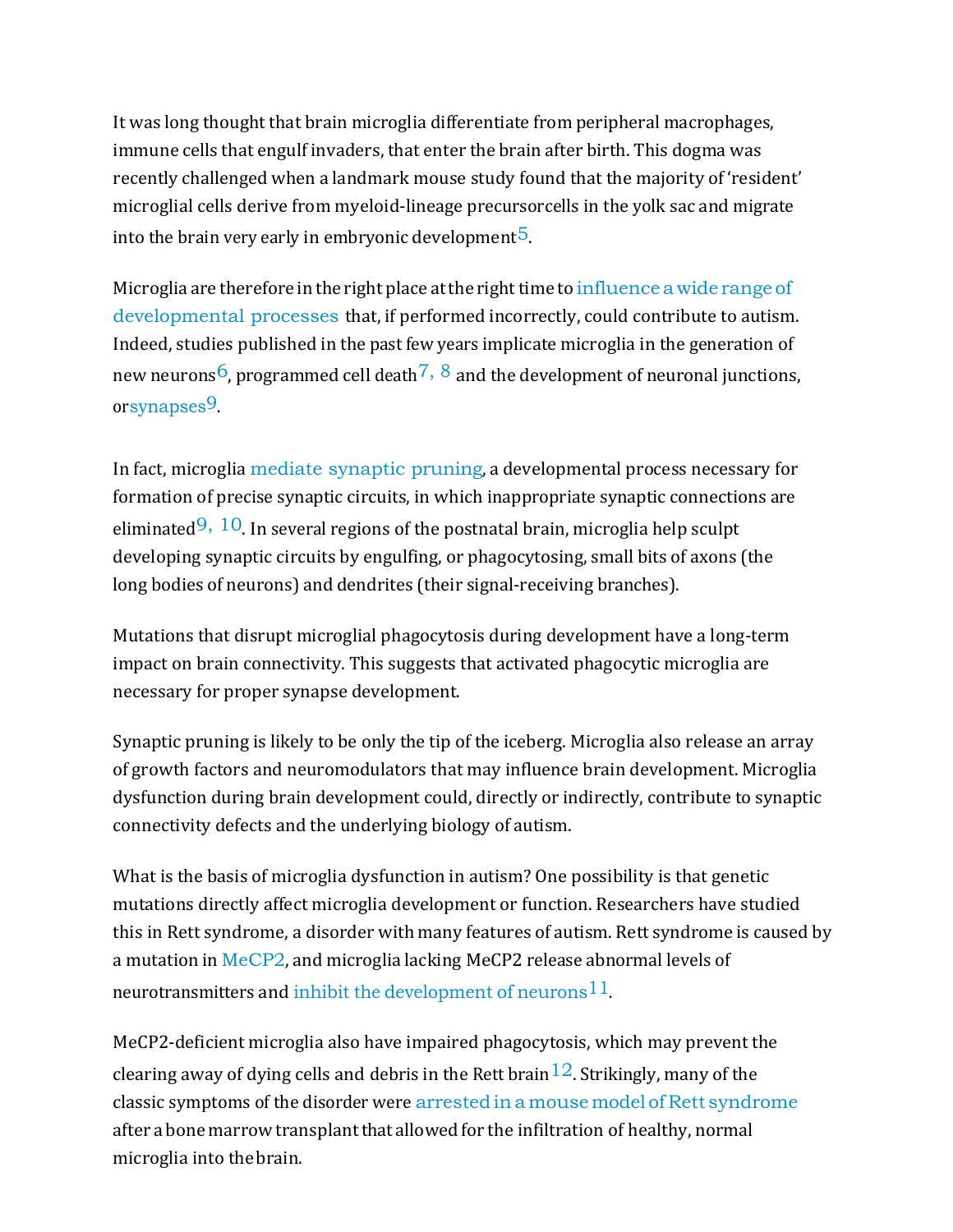## Genes to environment:

Other studies provide further compelling evidence that genetic disruptions in microglia can contribute to symptoms relevant to autism  $-$  at least in mice. For example, specific mutations in the HOXB8 gene in microglia results in severe obsessive-compulsive-like behaviors in mice<sup>13</sup>. And defects in the microglia-specific immune-related gene TREM2 cause social inhibition and dementia in Nasu-Hakola disease, a rare disease that leads to bone cysts  $14$ .

It is also possible that environmental factors alter microglia function and indirectly influence brain development and synaptic connectivity. Microglia are extremely responsive to inflammatory signals. Environmental conditions that lead to systemic or local inflammation, such as prenatal infection, could have major consequences for how microglia develop and function when the brain is wiringup.

Autism may result from the interaction between certain mutations, such as those in synaptic proteins, and environmental riskfactors.

A 2011 study looking at gene expression in the postmortem brains of individuals with autism revealed two sets of co-expressed genes in autism: genes that influence neuronal signaling, and those that code for immune proteins and proteins that function in nonneuronal brain cells, such as microglia<sup>15</sup>. This suggests that genetic and environmental abnormalities converge in autism.

Consistent with this idea, epidemiological and animal studies suggest that autism is associated with immune system activation and dysfunction  $16, 17$ .

Recent advances in tools for imaging and manipulating microglia will be helpful for studying these mysterious immune cells in autism mouse models. Animal studies are likely to uncover candidate mechanisms and pathways, as well as biomarkers of microglial dysfunction that could then be tested in postmortem autism brains.

A better understanding of when and where microglia become dysfunctional in mouse models may provide insight into their function in circuits or brain regions that are relevant to autism, and may ultimately unveil new therapeutic targets.

*Beth Stevens is assistant professor of neurology at Harvard Medical School.*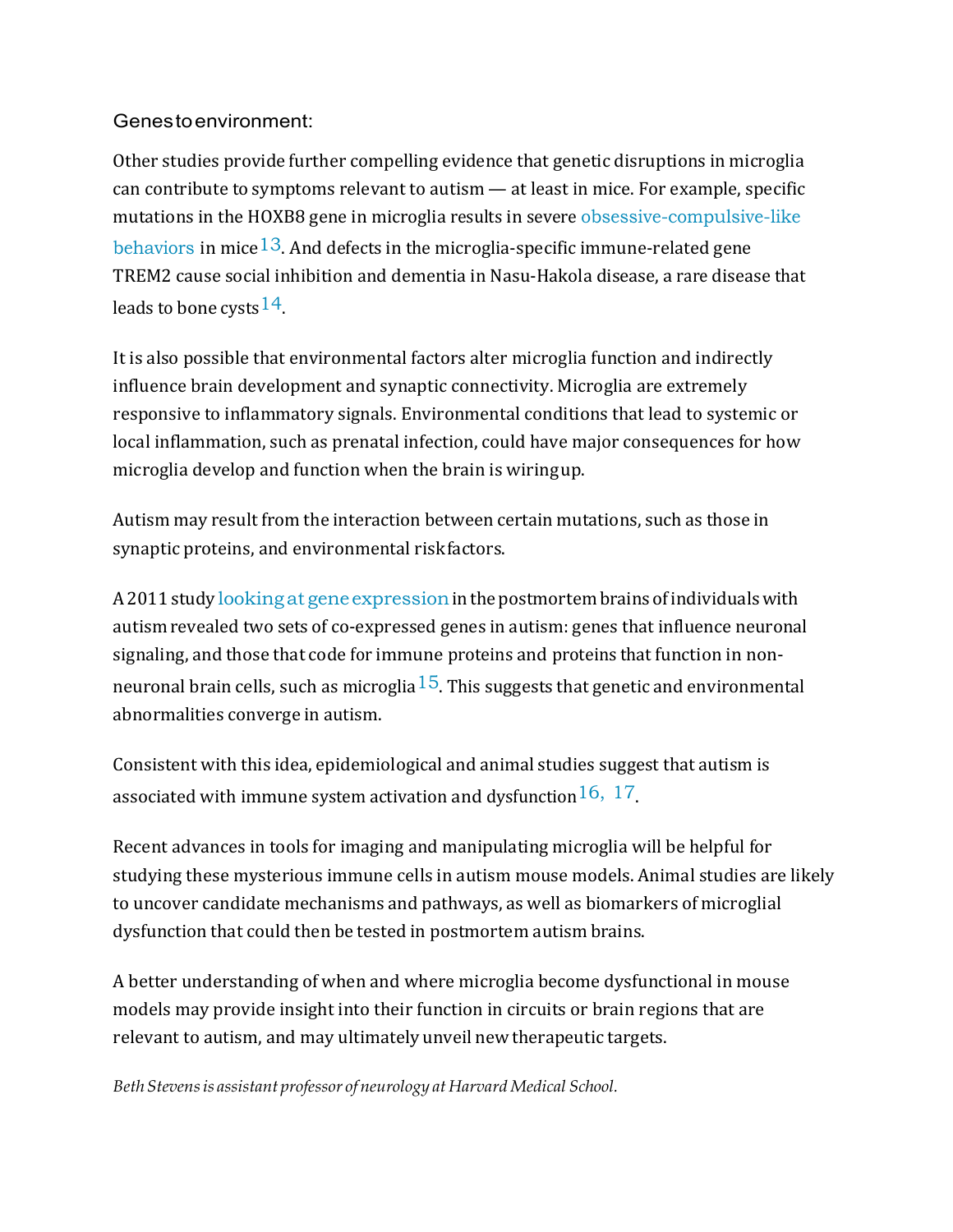References:

1: Perry V.H. et al. Nat. Rev. Neurol. 6, 193-201 (2010) PubMed

- 2: Ransohoff R.M. and V.H. Perry Annu. Rev. Immunol. 27, 119-145 (2009) PubMed
- 3: Suzuki K. *et al. JAMA Psychiatry* 70, 49-58 (2013) PubMed
- 4: Kettenmann H. *et al. Neuron 77*, 10-18 (2013) PubMed
- 5: Ginhoux F. et al. Science 330, 841-845 (2010) PubMed
- 6: Sierra A. *et al. Cell Stem Cell 7, 483-495* (2010) PubMed
- 7: Marín-Teva J.L. *et al. Neuron* 41, 535-547 (2004) PubMed
- 8: Cunningham C.L. et al. J. Neurosci. 33, 4216-4233 (2013) PubMed
- 9: Schafer D.P. *et al. Neuron* 74, 691-705 (2012) PubMed
- 10: Paolicelli R.C. et al. Science 333, 1456-1458 (2011) PubMed
- 11: Maezawa I. and L.W. Jin J. Neurosci. 30, 5346-5356 (2010) PubMed
- 12: Derecki N.C. *et al. Nature* 484, 105-109 (2012) PubMed